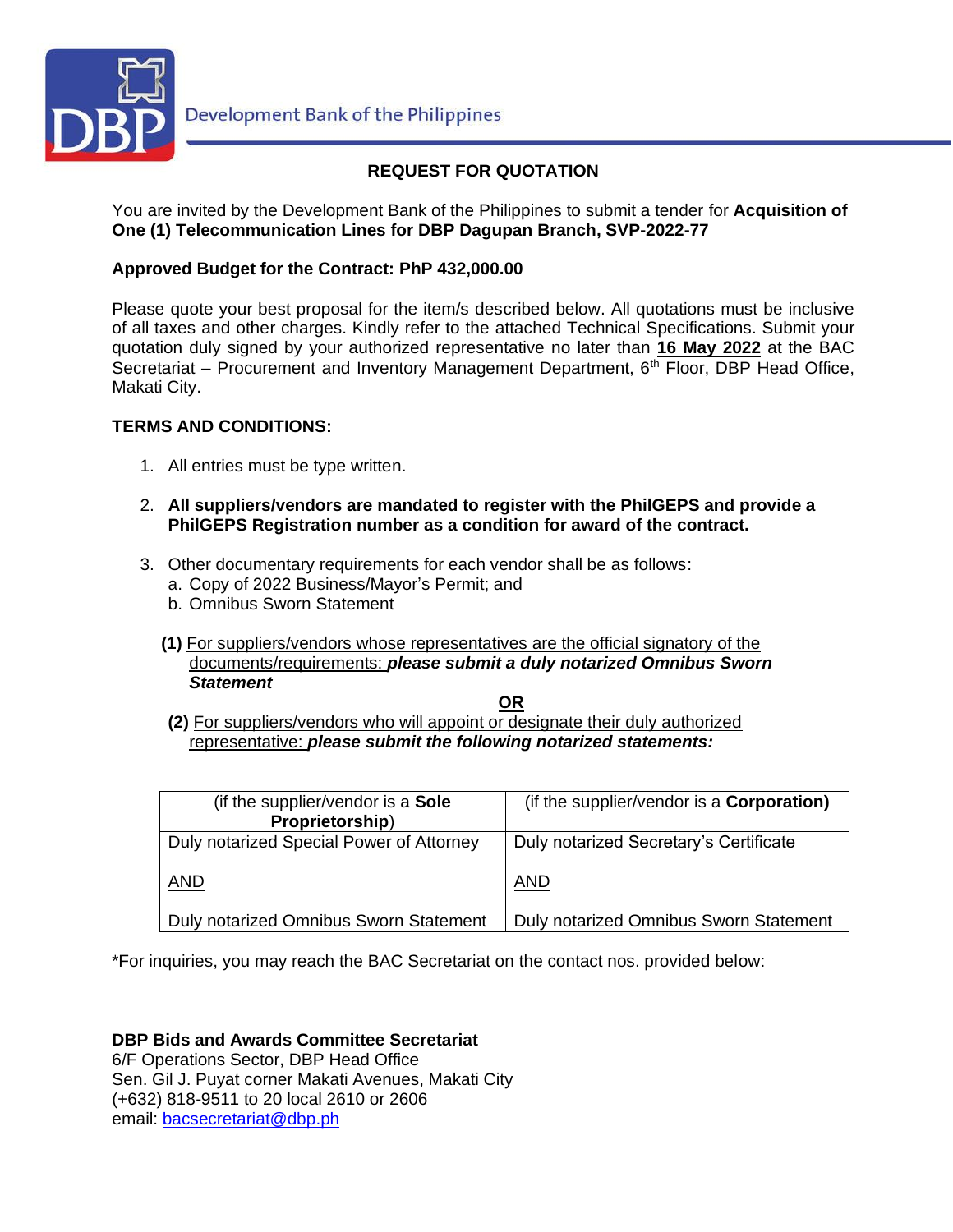#### **Annex A**

## ACQUISITION OF NEW, ADDITIONAL AND/OR REPLACEMENT TELECOMMUNICATION LINE/CONNECTIVITY SERVICE FOR THE DEVELOPMENT BANK OF THE PHILIPPINES (DBP)-**DAGUPAN BRANCH**

### APPROVED BUDGET FOR THE CONTRACT: Php 432,000

### **TECHNICAL SPECIFICATIONS**

#### A. BACKGROUND

The telecommunication connectivity service (line) is for the connection of DBP online systems, services and facilities in any of the following DBP remote sites:

A.1. Branch Office, including:

A.1.a. Lending Center A.1.b. Cash Center A.1.c. Branch-Lite Unit

A.2. Automated Teller Machine (ATM)

### **B. OBJECTIVE**

To acquire stable, reliable and secure telecommunication connectivity/line service to link DBP remote sites to the Head Office from an authorized and qualified telecommunication service provider (Telco).

### C. COVERAGE OF THE CONTRACT

The contract will be for a one (1) year period starting from date of acceptance of service with the option for automatic renewal.

#### **D. MINIMUM SPECIFICATIONS**

- D.1. Connectivity/Line Service Availability
	- > The minimum availability of service is 99.6%.
- D.2. Connectivity/Line Specifications
- D.2.a. Branch Office ☑
	- D.2.a.i. Wired MPLS/VPN, Radio Last Mile with minimum of 10 Mbps bandwidth
	- D.2.a.ii. Inclusive network equipment, such as router and or router/modem, must not be on End-of-Life/End-of-Support status within the contract period
	- D.2.a.iii. Router must support GRE/mGRE tunneling and IP Security (ex. dynamic VPN) and SNMP
	- D.2.a.iv. DBP shall have the full access of the router
	- D.2.a.v. Provide near real time and historical link monitoring
- D.2.b. ATM Wired П
	- D.2.b.i. VPN connection at least 128 Kbps via MPLS
	- D.2.b.ii. Inclusive network equipment, such as router and or router/modem, must not be on End-of-Life/End-of-Support status within the contract period
	- D.2.b.iii. Support GRE tunneling and SNMP
	- D.2.b.iv. Provide near real time and historical link monitoring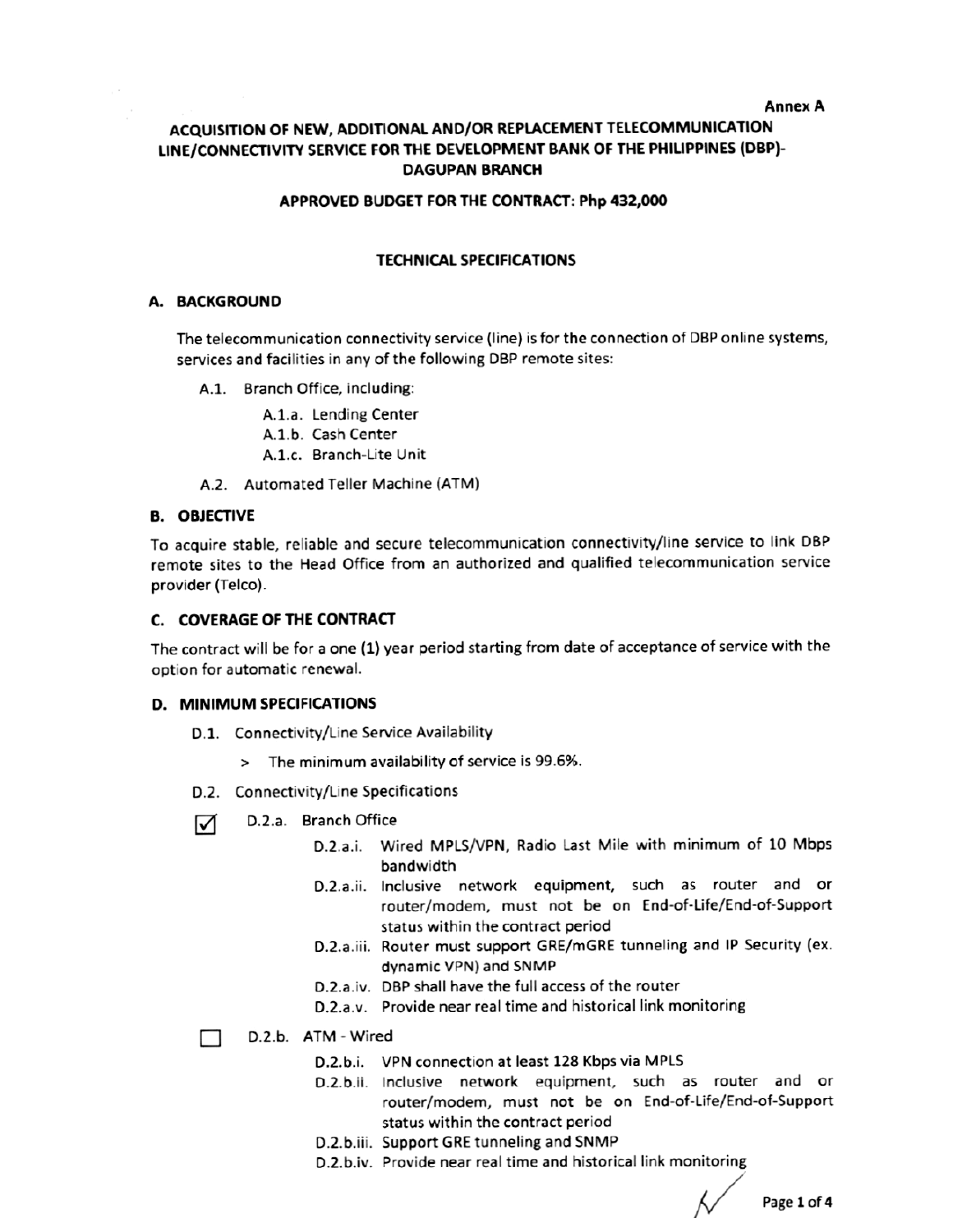ACOUISITION OF NEW, ADDITIONAL AND JOR REPLACEMENT OF TELECOMMUNICATION. LINE/ CONNECTIVITY SERVICE FOR THE DEVELOPMENT BANK OF THE PHILIPP NES (DBP).

- D.2.c. ATM Wireless  $\Box$ 
	- D.2.c.i. Provide data transmission function by public GPRS/ GSM network or higher
	- D.2.a.vii. Inclusive network equipment, such as router and or router/modem, must not be on End-of-Life/End-of-Support status within the contract period
	- D.2.c.ii. Support GRE Tunneling and SNMP
	- D.2.c.iii. Provide GUI access for local and remote management
	- D.2.c.iv. Operate at -30~+75°C temperature
	- D.2.c.v. Has LED status indication
	- D.2.c.vi. Support RJ45 console port
	- D.2.c.vii. Include: 1 power cord, 2 antennas, 1 console cable, 1 set documentation
	- D.2.c.viii. Provide near real time and historical link monitoring.
	- D.2.c.ix. Meet the average latency requirement of not greater than 200ms measured using the Ping utility or any similar mobile applications
	- D.2.c.x. Meet signal requirement of not less than 2 bars measured using mobile or similar devices capable of said measurement
	- D.2.c.xi. DBP shall have full access to the Modem/Router
- D.3. Support Services and Incident Management
	- D.3.a. The Telco shall provide 24 x 7 onsite, telephone and email support. For every service unavailability/downtime reported, the response time shall be within thirty (30) minutes.
	- D.3.b. Upon the occurrence of service unavailability/downtime, the Telco shall:
		- D.3.b.i. Conduct problem isolation/resolution and link restoration activities
		- D.3.b.ii. Notification via electronic mail (E-mail) and telephone within one (1) hour of the occurrence
		- D.3.b.iii. Minimum of twice a day status report to DBP via E-Mail
		- D.3.b.iv. Estimated time of arrival (ETA) if onsite activities required
		- D.3.b.v. Estimated time of resolution (ETR)
		- D.3.b.vi. Root cause
		- D.3.b.vii. Comply with DBP policies on security and confidentiality during support services.
	- D.3.c. The Telco shall submit an incident report stating the reason/s for the outage and detailing the steps undertaken to resolve a particular problem upon DBP's request.
- D.4. Service Performance Review
	- > The Telco shall conduct a performance review session at least once every quarter of a year

## E. TELECOMMUNICATION CONNECTIVITY/LINE REQUIREMENT CLASSIFICATION

The primary objective of the following provisions is to have multiple Telcos per site, providing service redundancy, high availability and avoiding single point of failure.

E.1. New Telecommunication Line Requirement **PARTIES** 

E.1.a. Covered Sites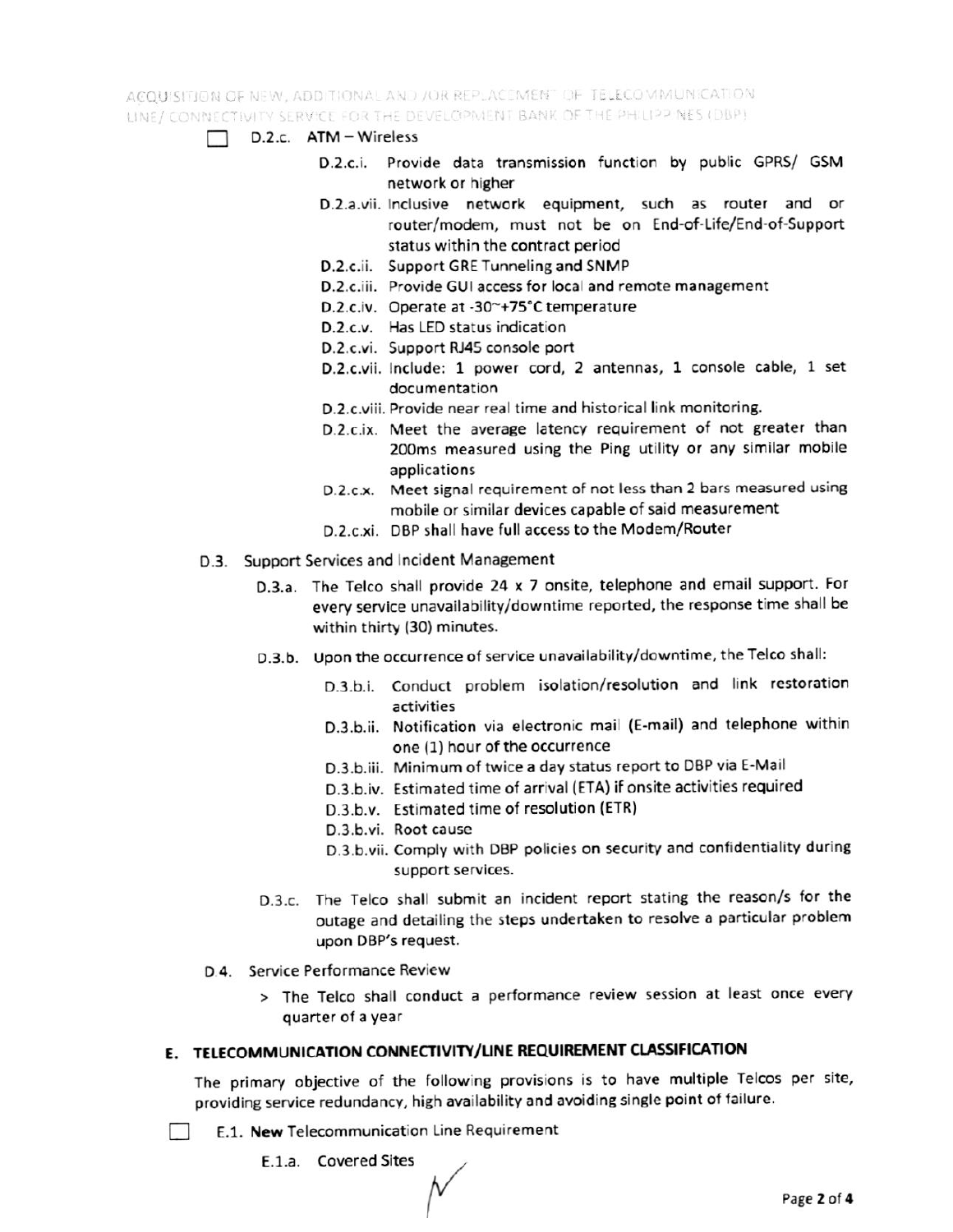ACQUISITION OF NEW, ADD T.ONAL AND / OR REPLACEMENT OF TELECOMMUNICATION LINE/ CONNECTIVITY SERVICE FOR THE DEVELOPMENT BANK OF THE PHILIPPINES (DBP).

- > New remotes sites
- E.1.b. Telco Selection Criteria
	- > Telecommunication Line for Branch Office
		- E.1.b.i. Two (2) different Telcos (Telco A and Telco B) shall be selected
		- E.1.b.ii. Telco A is the lowest (winning) provider
		- E.1.b.iii. Telco B is the second lowest provider
	- > Telecommunication Line for Additional ATM Facility of a Branch Office
		- E.1.b.iv. The Telco must be different from the one which has the majority or most of the telecommunication connectivity services provided for the ATM/s of that Branch Office
- ☑ E.2. Additional Telecommunication Line Requirement
	- E.2.a. Covered Sites
		- > For existing sites with existing telecommunication line/s
		- E.2.b. Telco Exception
			- > The Telco/s of the existing line/s servicing the site shall not be invited and will not be allowed to participate
- E.3. Replacement Telecommunication Line Requirement П
	- E.3.a. Covered Sites
		- > For existing sites with existing telecommunication line/s
	- E.3.b. Telco Exception
		- E.3.b.i. For Telco Redundancy Replacement
			- > The Telco of the existing line/s servicing the site including the one to be replaced shall not be invited and will not be allowed to participate
		- E.3.b.ii. Replacement for the Purpose of Telecommunication Line Capacity (Bandwidth) Upgrade
			- > The Telco of the other existing line/s servicing the site (i.e., other than the one to be replaced) shall not be invited and will not be allowed to participate
		- E.3.b.iii. For Wireless to Wired Facility Replacement
			- > The Telco of the other existing line/s servicing the site (i.e., other than the one to be replaced) shall not be invited and will not be allowed to participate

#### F. DISCONTINUANCE OF SERVICE

DBP can opt to discontinue the service within the contract period without pre-termination fee/s, if the Telco provider fails to meet the required minimum availability of service, specified in item D.1, for three (3) consecutive months (3-strike rule)

#### G. PAYMENT

The payment shall be in a monthly basis every after the service acceptance.